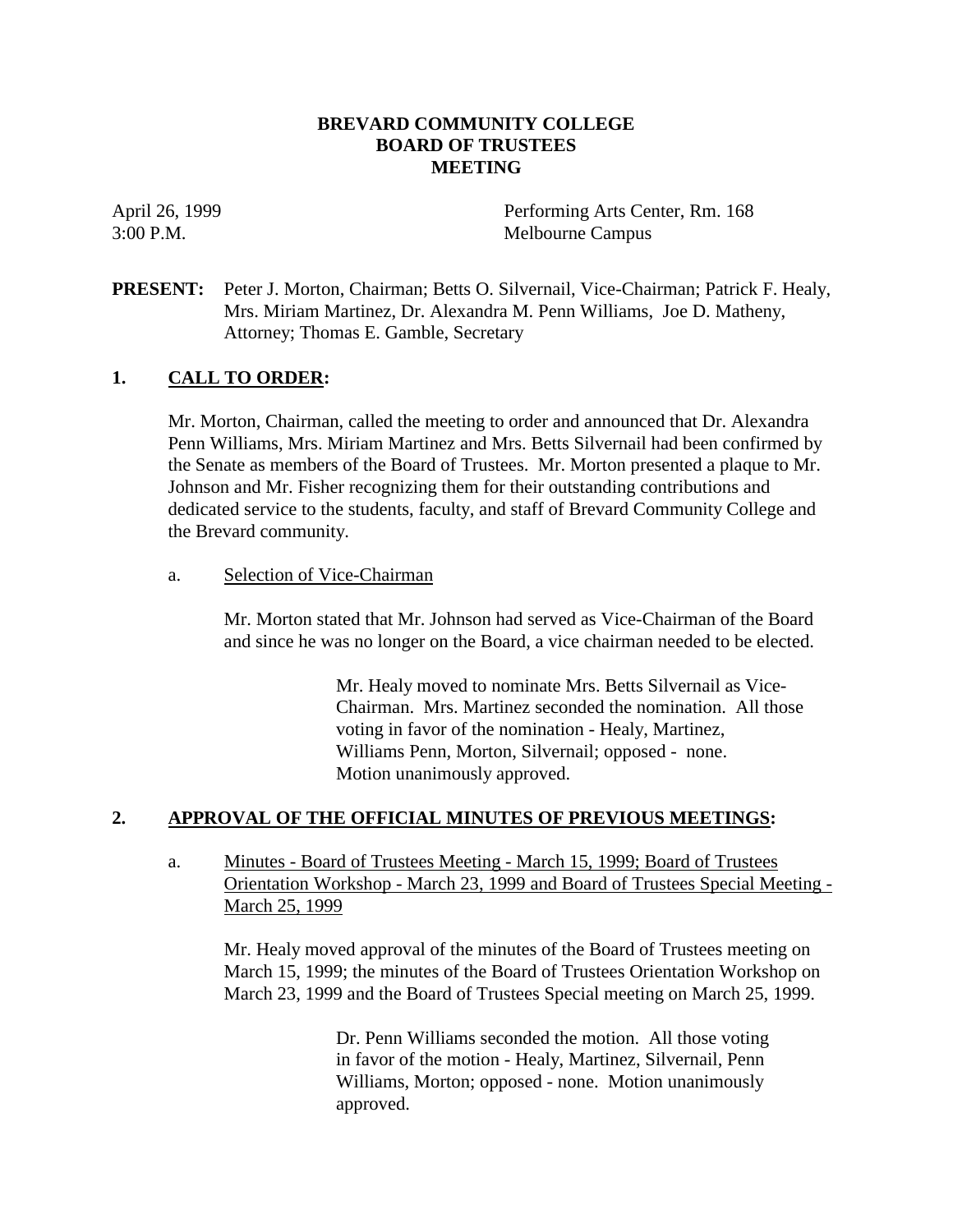Board of Trustees Meeting April 26, 1999 Page -2-

# **3. COMMUNICATIONS:**

#### a. Recognition of 1999 All-USA Academic Team

Dr. Gamble and Mr. Morton recognized and presented certificates to Ms. Philippa Lackie, Mr. Michael Blumenthal, Ms. Deborah Grollmes and Ms. Ronda Stonerook who were nominated to the Phi Theta Kappa/AACC/Florida Today All-USA Academic Team and were named outstanding community college students on the 1999 All-Florida Academic Team by the State Board of Community Colleges. In addition to being named to the All-Florida Academic First Team, Ms. Lackie was chosen as a member of the All-USA Academic Third Team. Dr. Gamble commended the students for their academic accomplishments and leadership abilities.

#### b. Report on Retention Committee Initiatives - Ms. Bilsky/Ms. Baggott

Ms. Judy Bilsky, Dean of Educational Services, reported on the Retention Committee initiatives and provided a presentation for the Board=s information. The retention committee was formed almost one year ago with Ms. Pat Baggott, Department Chair for Communications and Ms. Bilsky chairing the committee. The committee is comprised of faculty, professional staff, and career service employees with representation from all campuses and all segments of the college with students serving on subcommittees. Ms. Bilsky reviewed BCC=s retention rates for A.A. and A.S. degrees for 1994 through 1997. She reported the tasks for the retention committee include awareness of retention data; collecting input from faculty, staff and students; identifying strengths and weaknesses; setting goals for improvement; and developing strategies. Ms. Baggott reported on focal points for the improvement of retention to help students connect to the environment; make the transition to college; work toward goals; succeed in the classroom and to feel respected. To facilitate retention improvement, initiatives were recommended with some of the initiatives already being implemented. She reviewed the committee recommendations for 1999-2000 which include the improvement of the college catalog for ease of use; increase student/advisor and advisor/faculty contacts; explore the development of a year long schedule of classes; faculty involvement in new mandatory student orientation; and improvement of adjunct orientation and training.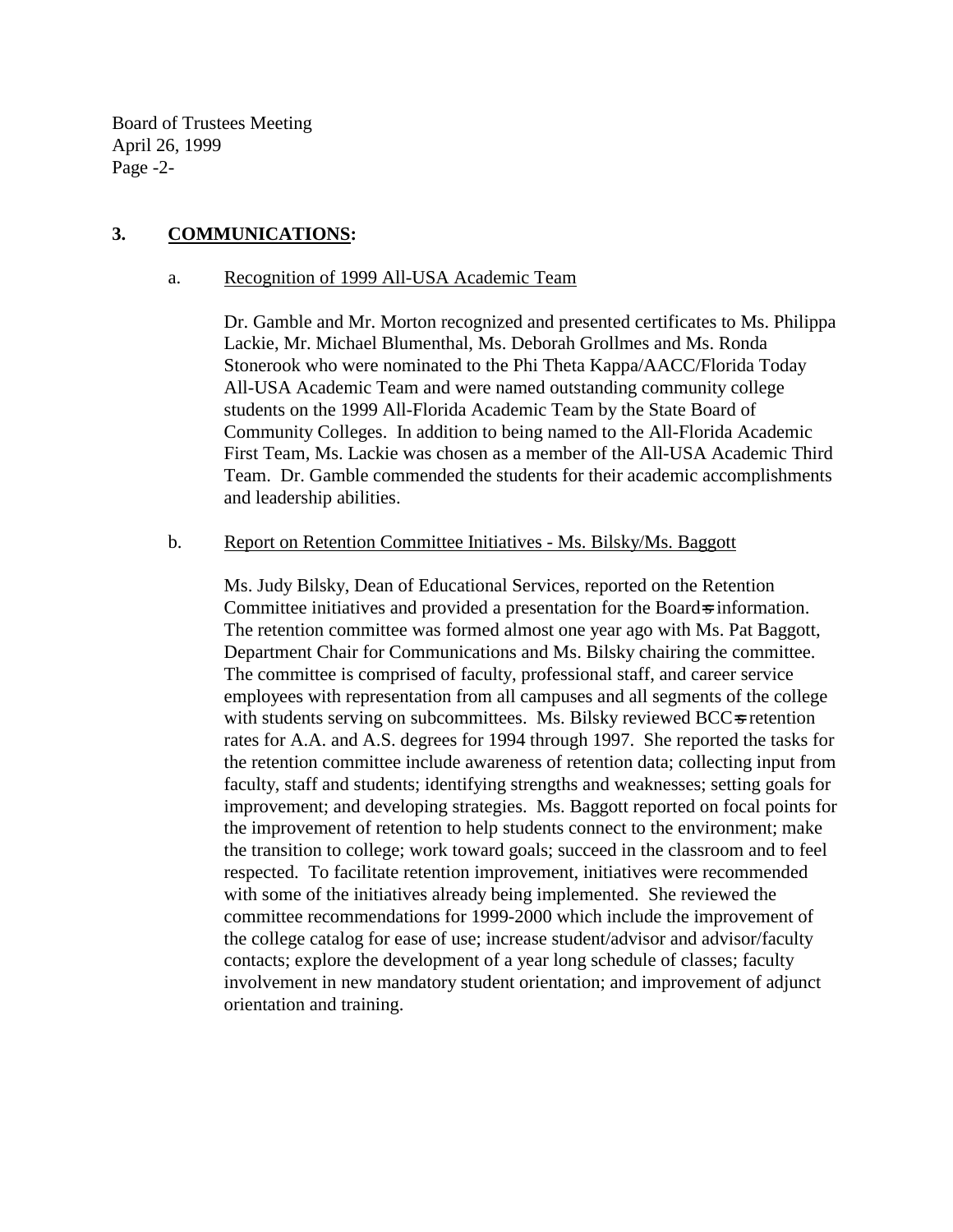Board of Trustees Meeting April 26, 1999 Page -3-

> Ms. Bilsky and Ms. Baggott answered questions presented by the Board of Trustees on the retention issue. Ms. Bilsky reported the new student orientation will begin this summer. Dr. Gamble reported one of his goals is to strengthen the college=s data base for ease in student tracking and, providing the college has sufficient resources, would like to place an institutional research and planning employee in place next year with the focus of providing concise data. Ms. Bilsky reported student satisfaction inventories were administered February 1999 for the fall 1998 term and again will be administered after the spring term. The inventory can be used as a tool to improve retention. Dr. Gamble reported the 1999-2000 college catalog was recently issued which addresses a number of areas of concern in providing a catalog which provides ease of use for the students. The college will continue to pursue improvement in student retention.

#### c. Report on Brevard Workforce Development Grant Award - Mr. Gilfilen

Mr. Gilfilen, Associate Vice President of Development, reported Brevard Community College, serving as fiscal agent for a partnership of four public agencies has been awarded two contracts totaling up to \$5,400,000 annually to continue AJob-Link,@ a nationally recognized one-stop training and employment program for Brevard County. The primary \$5 million contract is for comprehensive services with the remaining \$400,000 being designated for Youth Services. Mr. Gilfilen reported the contract is renewable for a total of five years, resulting in \$27 million income over this period. A partnership of the Brevard Employment and Training Consortium (BETC) and the Brevard Community College Grants Development Office produced this winning contract. Members of BETC are the Brevard County School Board, Florida Department of Labor and Employment Security/Division of Jobs and Benefits, and the Division of Vocational Rehabilitation. BETC provides a comprehensive range of services to the community under the title, ABrevard Job Link,@ funded through the Brevard Workforce Development Board. The purpose of the governmental funding is to support local one-stop service centers which help people overcome personal, financial, educational and other barriers to employment, and to get them into the work force. BCC=s Diane Messer serves as Director of this partnership. Mr. Gilfilen reported this past year a total of approximately 10,000 people in Brevard County made more than 200 visits through all of the one-stop centers in the county. Students at BCC can come in for services at one of the one-stop centers to assist with employment.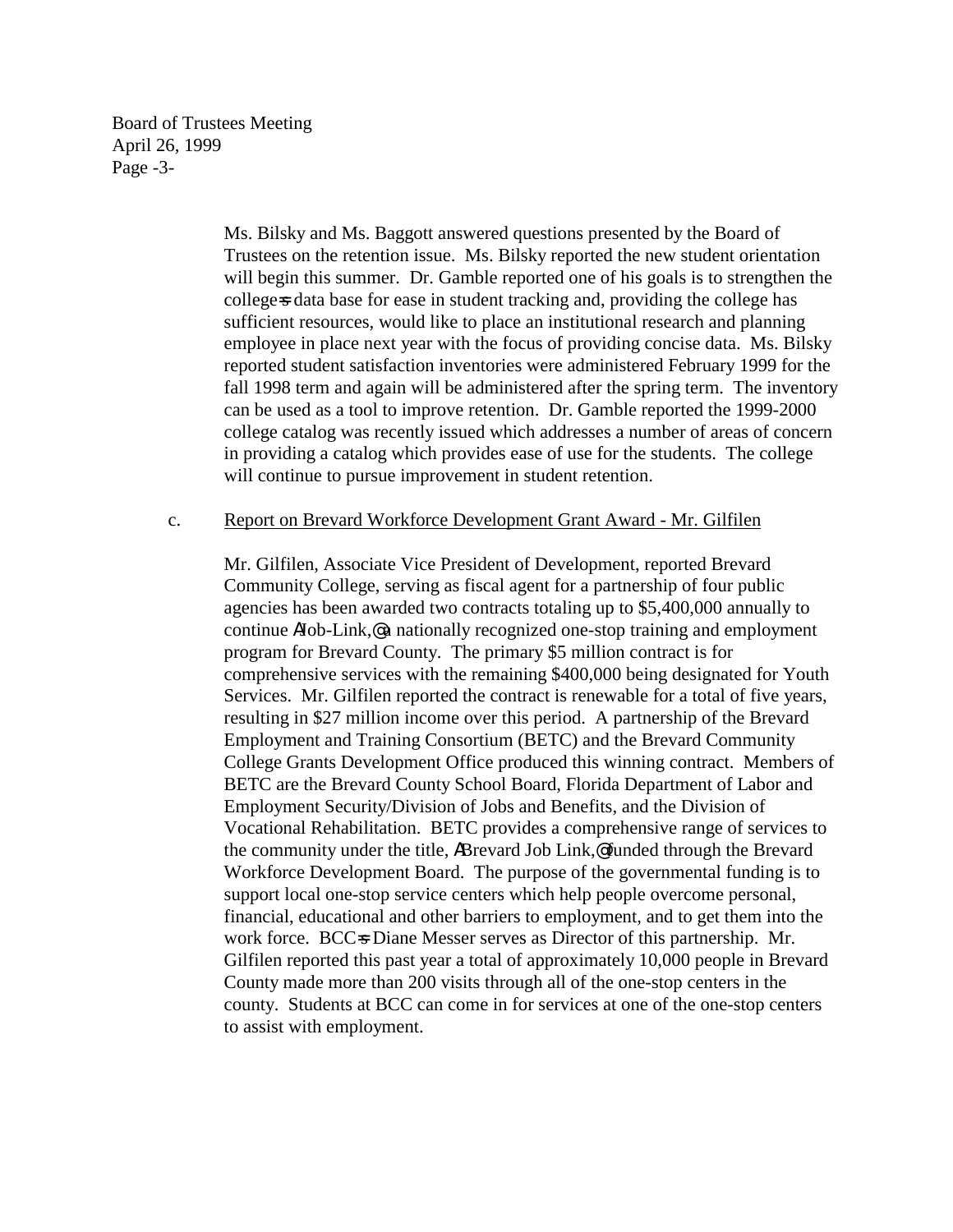Board of Trustees Meeting April 26, 1999 Page -4-

# **4. CITIZEN**=**S PRESENTATION:**

None

## **5. OLD BUSINESS:**

- a. Report on Pending Legal Actions
- (1) St. Johns River Water Management District

Mr. Matheny reported the sale of the Palm Bay property to the St. Johns River Water Management District (SJRWMD) has been concluded. He was advised that the SJRWMD plans to construct a \$3.5 million facility on the approximate eleven acres of property. Mr. Matheny reported approximately \$190,000 was required for the closing of the SJRWMD property by the college. Mr. Matheny reported the \$70,000 connection fee charged by the City of Palm Bay was not paid by Brevard Community College.

## b. Report on Midwest Research Institute (MRI)/TRDA Update (Addendum)

Dr. Gamble reported Midwest Research Institute (MRI) has assumed management of the Brevard Teaching and Research Labs (BTRL) facility. Also, negotiations have taken place with the Technological Research and Development Authority (TRDA) for the business incubator proposal at the Cleanroom facility. Dr. Gamble asked Dr. Bert Purga, Palm Bay Campus President, to provide an update on the MRI transition.

Dr. Purga reported MRI is progressively marketing the BTRL facility which is now known as the Florida Division of MRI. All 28 staff members at BTRL have been transferred successfully to MRI. BTRL contracts are currently being converted to MRI. Dr. Purga reported a representative from MRI will be available at the next Board meeting to provide an update.

Dr. Purga reported the Cleanroom will be visited April 28 by the Economic Development Administration (EDA). TRDA has been in discussion with some architects, as well as identification of a project manager who would oversee the business incubator project transformation of the building which will continue to house one cleanroom. The remaining space will be redirected to house the business incubator. TRDA is hoping for a July 1, 1999, transition from BCC of all services and activities to TRDA. Dr. Purga reported communication is taking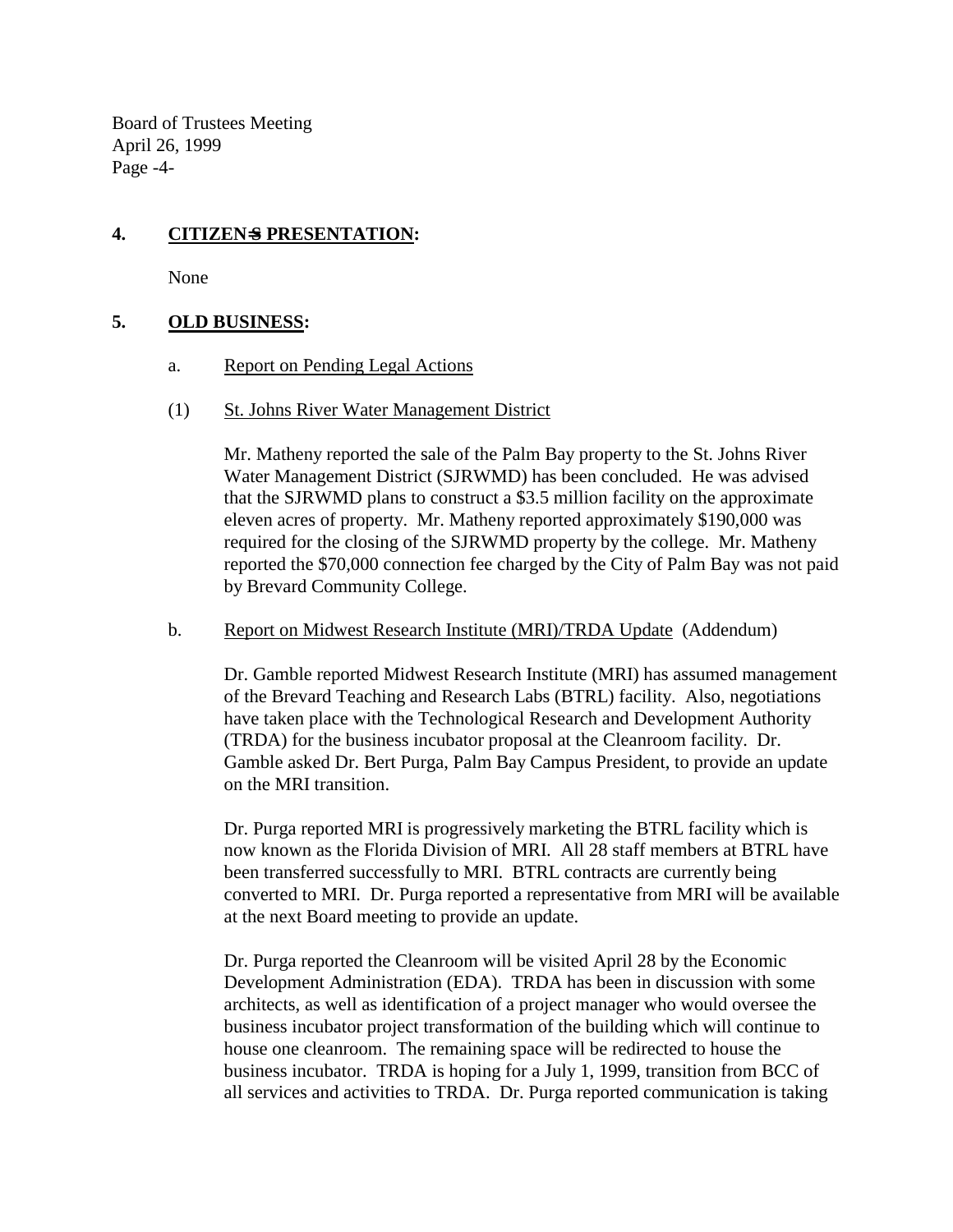Board of Trustees Meeting April 26, 1999 Page -5-

> place between the EDA and TRDA in that TRDA would prefer to have a management contract similar to the MRI relationship. Dr. Purga reported TRDA has contracted with the East Central Florida Economic Council to assist with marketing the business incubator. He reported the requested appropriation from Tallahassee should cover the conversion of the building and the first three years of operation as the draft proposal from TRDA indicates.

Dr. Gamble reported BCC is retaining the student access which the College wanted in both the MRI and Cleanroom facilities. Mr. Healy felt Mr. Mike Williams should be involved in the planning of the business incubator as he was the general contractor who originally constructed the facility. Dr. Gamble reported under the original concept, TRDA is basically leasing the facility from the College. EDA is suggesting they would like for TRDA and FERF to be a partner in the operation of the business incubator. TRDA would provide the management of the facility.

Mr. Little reported the statute that authorizes community colleges to have these type of facilities requires the facility to be a college-owned property and the cleanroom is not college-owned property. There is a one-year fixed bill which is expected to pass this year which will allow BCC to set up a \$1 lease with FERF and BCC to lease the facility and then allow TRDA to manage the facility. Mr. Little reported what is being proposed is contingent upon legal authority to have this type of relationship. Mr. Matheny reported if the EDA would allow it, it would be appropriate to have FERF deed the property to the College.

Dr. Purga reported all operations of the Cleanroom have been covered by grants so it currently, and has not for the past number of months, been expending the College=s general fund and the grant coverage is expected to go beyond the date that TRDA would assume responsibility of the operation.

## c. Approval of College Policy Revisions (Addendum)

Dr. Gamble reported the proposed policy revisions for College Policy 301.02, Employee Benefits and Policy 302.03, Employee Leaves of Absence were presented last month as part of the approval for benefits for part-time employees. Policies are recommended for a first reading by the Board, then presented the next month for approval; therefore Policies 301.02 and 302.03 are recommended for approval.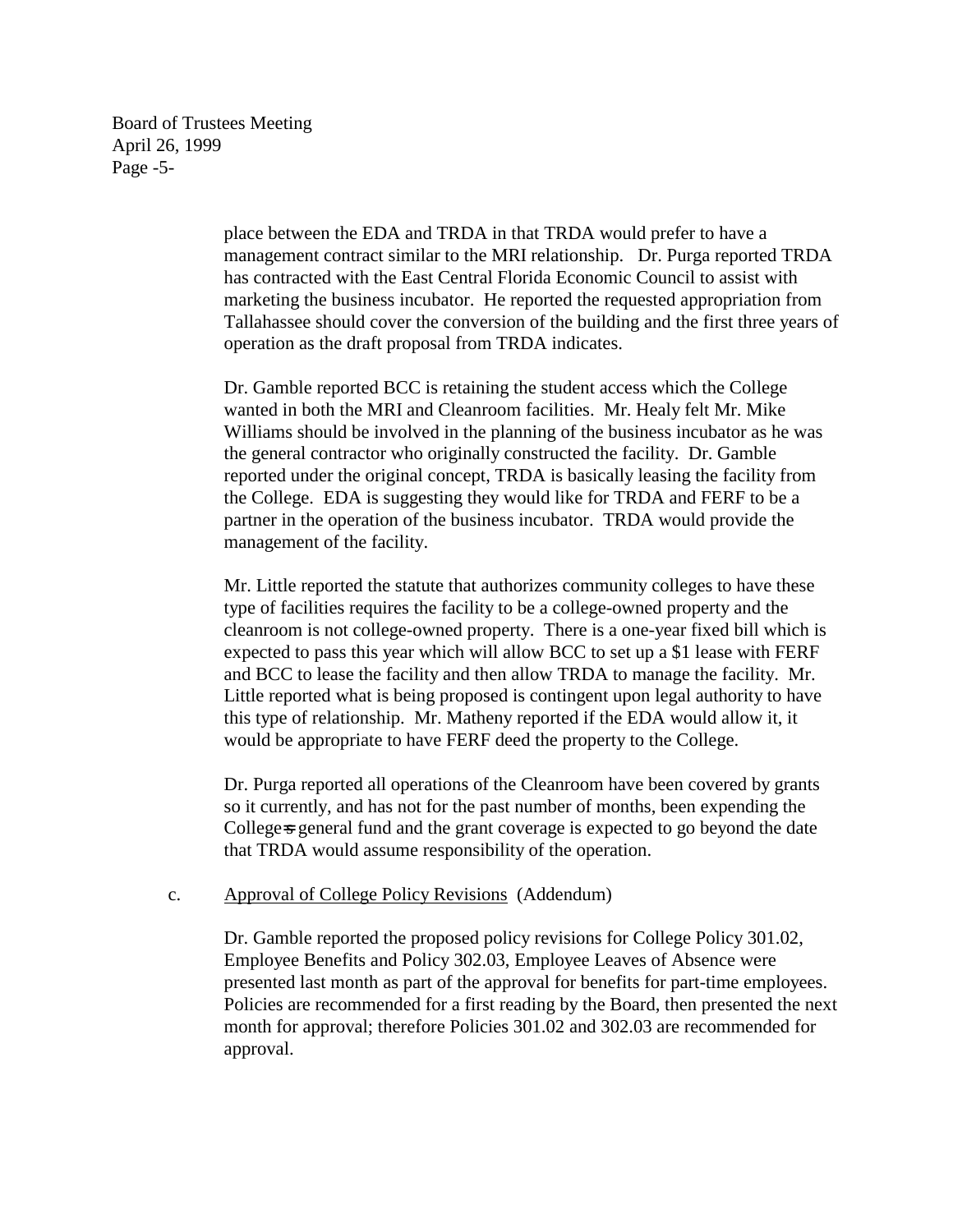Board of Trustees Meeting April 26, 1999 Page -6-

> Dr. Penn Williams moved approval of revisions to the College Policies 301.02 and 302.03. Mrs. Martinez seconded the motion. All those voting in favor of the motion - Penn Williams, Martinez, Silvernail, Healy, Morton; opposed - none. Motion unanimously approved.

## **6. NEW BUSINESS**:

#### a. Personnel Actions - Mr. Lawton (Addendum)

Mr. Lawton reported the Personnel Actions include the transfer to Midwest Research Institute (MRI) of the Brevard Teaching and Research Labs (BTRL) personnel. In addition, included in the Personnel Actions are reclassifications which clarify part-time people who will be receiving the limited fringe benefits. Mr. Lawton recommended approval of the Personnel Actions.

> Ms. Silvernail moved approval of the Personnel Actions. Mr. Healy seconded the motion. All those voting in favor of the motion - Silvernail, Healy, Martinez, Penn Williams, Morton; opposed - none. Motion unanimously approved.

#### b. Approval of 1998-99 Annual Equity Report - Dr. Layne (Addendum)

Dr. Gamble asked Dr. Rosemary Layne, Dean, Staff Development, to give a brief report on the 1998-99 Annual Equity Report. Dr. Layne reported the Equity Act planning process is conducted in three-year cycles and BCC provides an update yearly. The format of the report is prescribed by the Department of Education and the Division of Community Colleges has specific equity indicators the community colleges are requested to address. Dr. Layne gave a power-point presentation on the equity report and stated BCC is doing an outstanding job of attracting the first time in college black, Hispanic and other minority students and in overall enrollments. There are some continuing challenges, Dr. Layne reported, such as to work harder on participation of female athletes and on completions of black AA and AS degree students. In addition, the College needs to work harder on recruiting and retaining female, Hispanic and other executive, administrative and managerial staff members and in recruiting and retaining black, Hispanic and other minority faculty. Dr. Layne answered questions presented by the Board members. Dr. Gamble reported equity in sports is a challenge in the community college sector due to the population being older than the typical college student in many cases.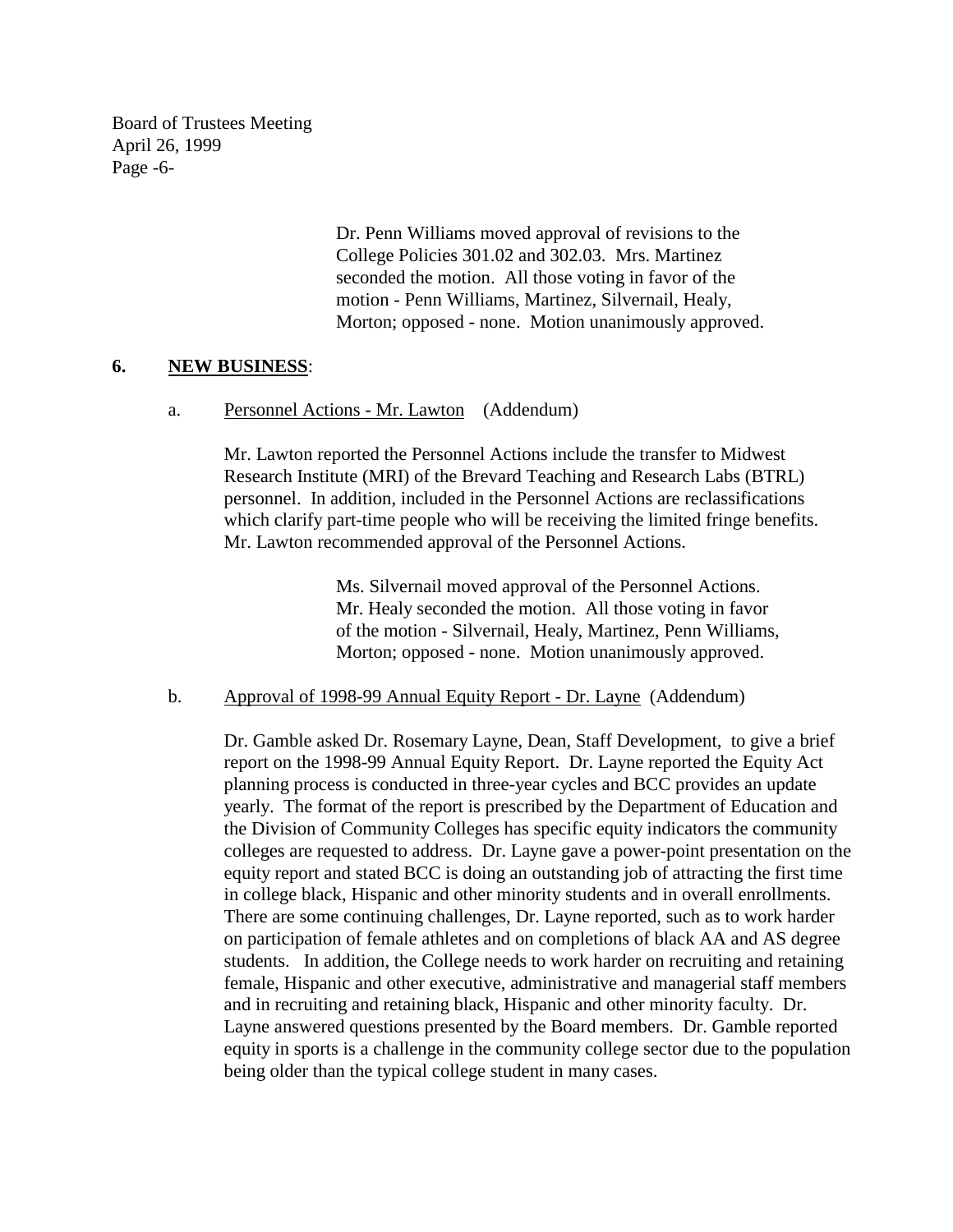Board of Trustees Meeting April 26, 1999 Page -7-

> Dr. Gamble discussed a number of avenues to increase female participation in sports at BCC. BCC will continue to emphasize opportunities for women, ethnic minorities, and for persons with disabilities. The College has developed outstanding programs and initiatives which have enhanced progress toward educational equity.

> > Mrs. Martinez moved approval of the 1998-99 Annual Equity Report. Mr. Healy seconded the motion. All those voting in favor of the motion - Martinez, Healy, Silvernail, Penn Williams, Morton; opposed - none. Motion unanimously approved.

(A ten minute break was held.)

#### c. Report on State Audit, Fiscal Year Ending June 30, 1998 - Mr. Little (Addendum)

Mr. Al Little, Vice President of Business and Finance, reported each year the state auditors look at almost every aspect of the college in completing their annual and compliance audit which takes approximately six months. This audit is a normal procedure and performed at every community college in the State of Florida. Last year this audit was released near the end of the Aspecial audit@ and contained fifteen findings, many of which were repeats from the special audit. Mr. Little reported the number of findings this year have been reduced to five, none of which involve an ongoing weakness in the college=s internal controls. The goal is to continue to search for ways to further improve controls while working to eliminate the auditor-s concerns regarding the direct support organization operations.

Mr. Little briefly reviewed the five findings noted in the Operational Audit. The first item was dealing with the Capital Outlay Budget. Mr. Little reported the format has been changed to properly list the projects. The second finding relates to the use of the Capital Improvement Fee. In 1997-98 the college utilized \$200,000 to build classroom space in the cleanroom. The auditors questioned the appropriateness of utilizing Capital Outlay fees to build classroom space in a noncollege owned facility. The statutes state the expenditures should be made for college owned facilities and the auditors did not accept the college=s argument that the expenditure was appropriate because it was made in a facility owned by a direct support organization of the college. The auditors have asked that BCC ask for clarification from the Division of Community Colleges= general counsel and Mr. Little reported BCC is in the process of preparing materials to send to him.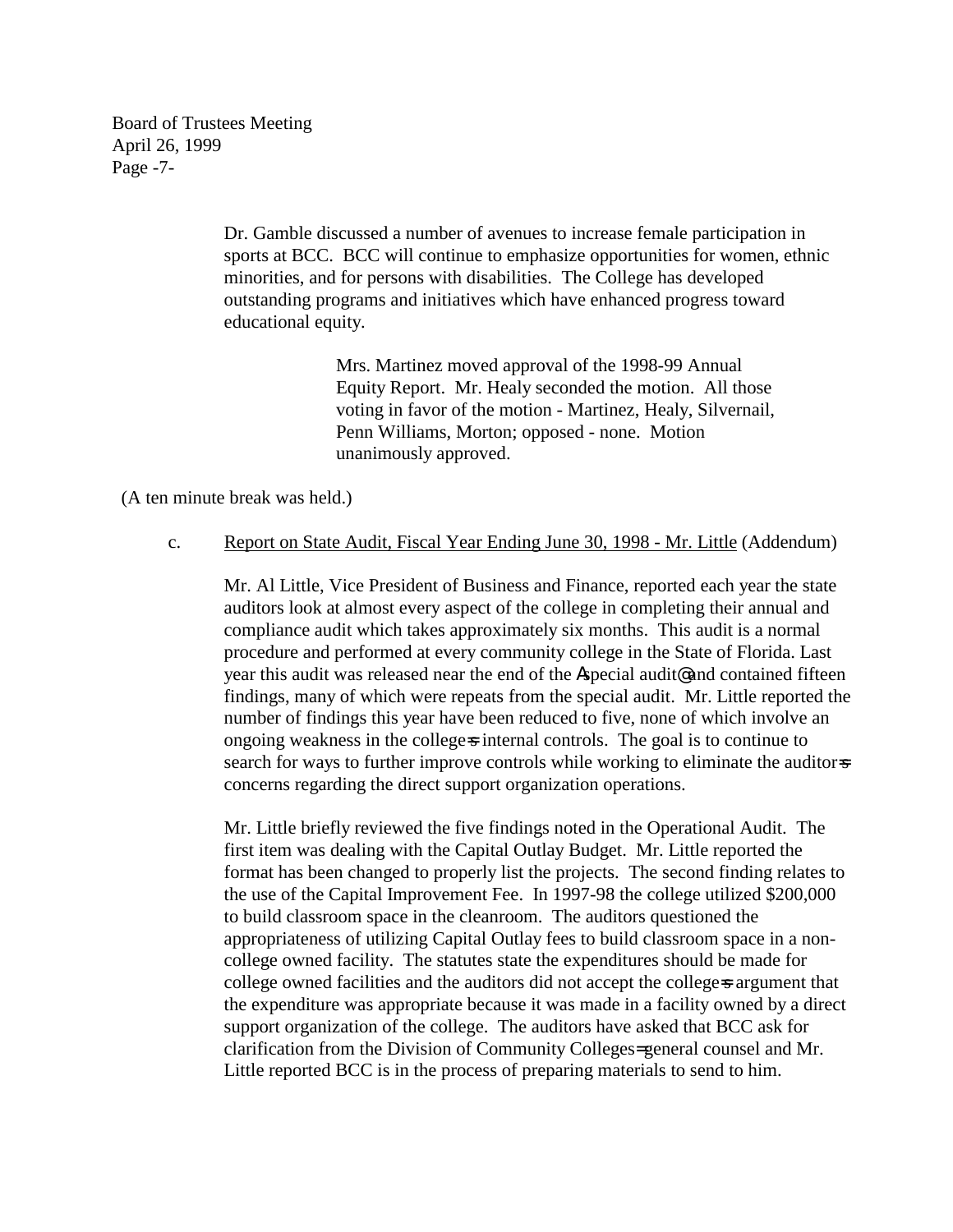Board of Trustees Meeting April 26, 1999 Page -8-

> The third finding relates to the method used to calculate a former employee=s final payout of unused sick leave. During the two or three years prior to his termination, this employee had opted to receive the severance benefit allotted in the executive benefit employee plan as a monthly payout as allowed in the plan. At the time of the termination, the question arose as to whether this monthly payment should be considered as part of the hourly rate in determining the payout. After a great deal of consideration, the college administration determined that the payout would include the supplemental pay as part of the daily rate. Subsequently, the administration determined to change this practice and the executive employee benefit plan was amended to prohibit monthly payments of this benefit for employees not already receiving the monthly benefit. The auditors feel the policy should be further clarified regarding the final payout since there are two individuals who continue to receive the monthly payment. Mr. Little reported the college plans to bring this requested revision to the Board of Trustees in the future for approval.

The fourth finding in the audit repeats last year is direct support organization finding. Other than updating the financial numbers, there is little new addition that is listed in the finding. Mr. Little reported the fifth finding is shown in every audit report in the state this year and is a required statement regarding the Year 2000 compliance effort. BCC feels and the auditors agree that BCC is taking the proper steps to ensure that operations will continue as normal for the year 2000.

The final section of the audit mentions a follow-up item from last year-s audit. Mr. Little reported last year the auditors questioned the appropriateness of the capital improvement fee to build a child care center. Although the statutes allow this type of expenditure, it is restricted to \$0.15 per credit hour. The college applied the \$0.15 threshold against all capital improvement fees collected over the ten years that the fee has been established. The auditors took the position that the college could only spend funds from the current year collections and asked the college to seek a legal opinion. Mr. Little reported at the time of the report the college had not received the legal opinion. The opinion was received this past week. The Division of Community Colleges= general counsel basically stated that if BCC wanted to use prior collections in the computation of the maximum allowable child care expenditure the appropriate amount of cash each year should have been saved until there was enough to build the project.

Mr. Little reported, in summary, the college administration is pleased with the outcome of the audit and feels that significant progress has been made in this area.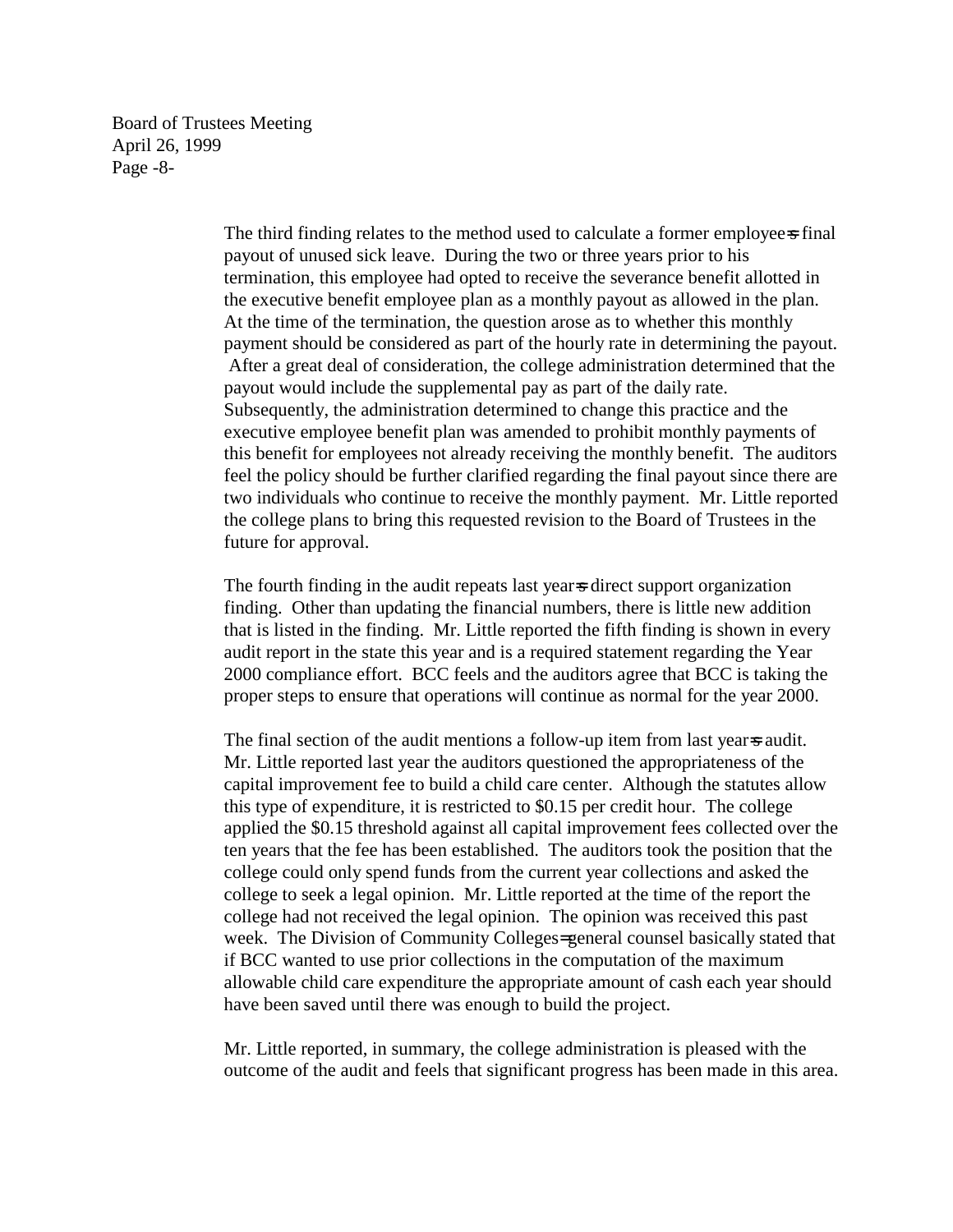Board of Trustees Meeting April 26, 1999 Page -9-

> Dr. Gamble reported most of the findings relate to history and he assured the Board the current administration is taking reasonable steps to meet all of the challenges as explained. The college is encouraged that progress is being made and the future looks better. Mr. Morton suggested that an analysis be conducted of the cost to construct the child care facility. Dr. Gamble stated a report will be made to the Board at a future meeting on the cost of the of the child care center operation as a business and the relationship to the educational program. Dr. Gamble recommended acceptance of the State Audit report.

> > Mr. Healy moved acceptance of the State Audit, fiscal year ending June 30, 1998. Dr. Penn Williams seconded the motion. All those voting in favor of the motion - Healy, Penn Williams, Martinez, Silvernail, Morton; opposed none. Motion unanimously approved.

d. Approval of Interinstitutional Articulation Agreement with the Brevard County School System - Ms. Bilsky (Addendum)

Dr. Gamble asked Ms. Judy Bilsky, Dean of Educational Services, to provide a summary to the Board on what has occurred with the articulation agreement between BCC and the School System. Ms. Bilsky reported BCC has had an articulation agreement with the School System for many years, however, it has not been renegotiated for at least the past five years. Ms. Bilsky reported that accelerated programs are covered in the articulation agreement. These include dual enrollment and early admissions which are both programs whereby high school students simultaneously earn high school and college credits. Eligible high school students in either program do not pay an application fee to the college, tuition, lab fees or textbook cost if they are public high school students in Brevard County. Dual enrollment is open to eligible 10th-12th graders with classes being held both on the BCC campuses and also at local high schools during the regular high school day. Instructors all must meet college goals and objectives in BCCs course plans and must meet SACS qualifications to be eligible to teach. Early admissions is open only to eligible 12th grade students. All senior year classes are taken at BCC and students only enter in the fall at the beginning of their senior year and must register for a minimum of 15 semester hours in the fall and spring terms. While students are taking their classes at BCC they are eligible to participate in any of their high school activities.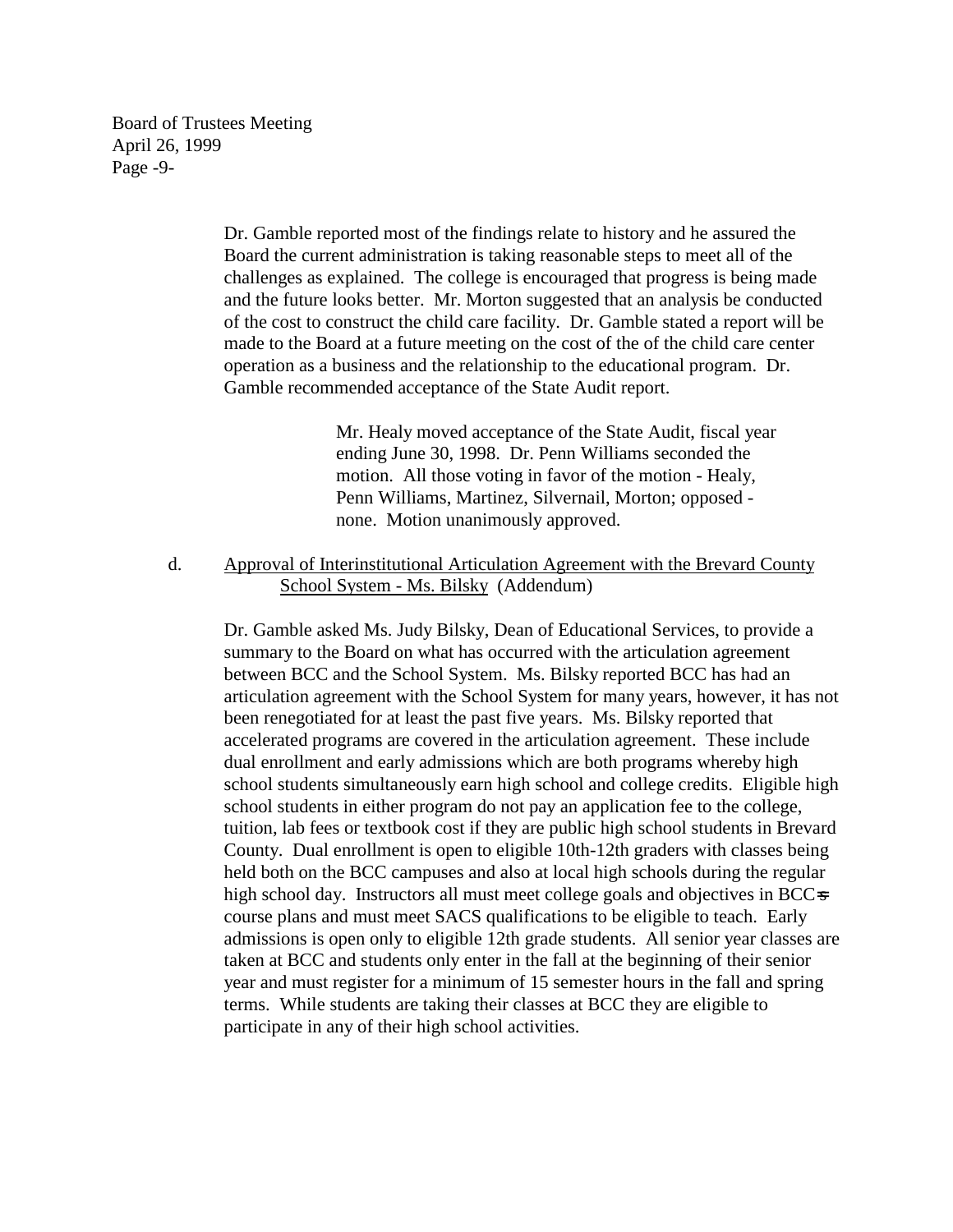Board of Trustees Meeting April 26, 1999 Page -10-

> Ms. Bilsky reviewed the major changes in the new agreement. One change involved the formula for dual enrollment to make it more equitable and more in line with other districts in the state. Under the new agreement, BCC will reimburse the school district for 50% of the instructional cost for high school instructors based on a uniform hourly rate of \$29.00 an hour. The new agreement also eliminates all textbook charges to the college for both dual enrollment and early admission students. The total reimbursement costs to the college will be reduced by approximately 54% under the new proposal. Ms. Bilsky reported \$465,000 is the current cost to BCC for these programs; with the new agreement the cost will be \$212,000.

> Ms. Bilsky reported the renegotiated agreement will be presented to the School Board for approval. Dr. Gamble reported his experience in two other states in which there was dual enrollment involved is that Florida is the only state he is aware of other than California that does not require any payment from the student whatsoever. Florida has gone the route of not charging the students and he felt it placed a burden on the public school system and the college to meet these demands. Dr. Gamble stated the new agreement places a reasonable expectation on the public school for a Afair share@ participation in the program. Dr. Gamble reported BCC has experienced a very positive partnership with the school system and has been very pleased with the negotiations on the agreement.

> > Dr. Penn Williams moved approval of the articulation agreement between the Brevard County School System and BCC. Mrs. Martinez seconded the motion. All those voting in favor of the motion - Penn Williams, Martinez, Silvernail, Healy, Morton; opposed - none. Motion unanimously approved.

e. Recommendations for Florida Education and Research Foundation (FERF) (Addendum)

Mr. Morton reported Mr. Mike Williams, M.H. Williams Construction, Inc. has been recommended for appointment to the FERF Board.

> Mr. Healy moved approval of the appointment of Mr. Mike Williams to the FERF Board. Dr. Penn Williams seconded the motion. All those voting in favor of the motion - Healy, Penn Williams, Silvernail, Martinez, Morton; opposed none. Motion unanimously approved.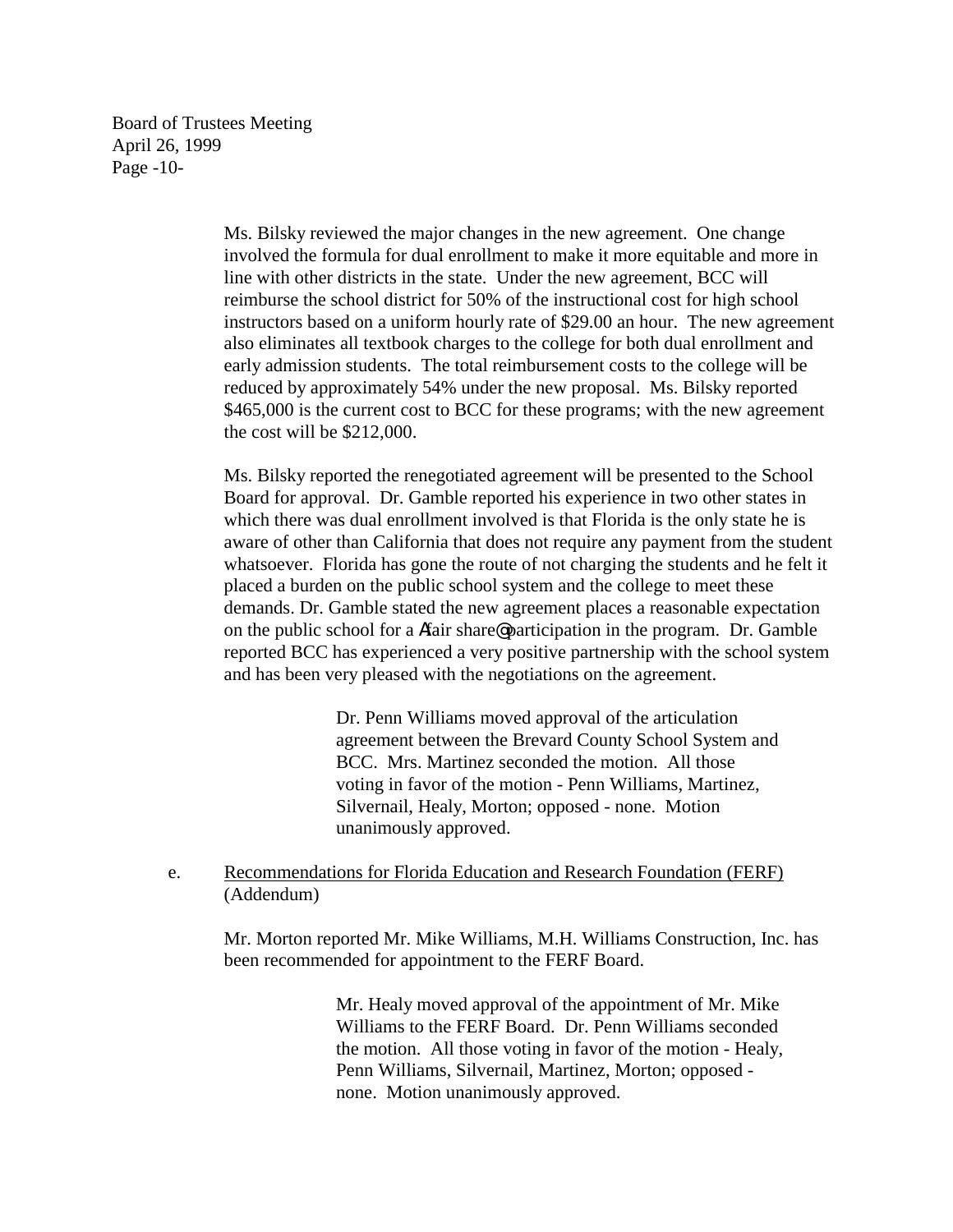Board of Trustees Meeting April 26, 1999 Page -11-

## f. Approval of Out-of-District Course - Dr. Smith (Addendum)

Dr. Gamble asked Dr. Joe Lee Smith, Cocoa Campus President, to present the recommendation for out-of-district instruction. Dr. Smith reported the college has had for many years the study abroad program. He reported the program, AMajestic Europe, $\mathcal{Q}$  allows the students to earn six hours of Humanities credit. In leading up to those six hours, the student must spend 18 hours of instructional time on campus and then two weeks is spent in travel in Europe. Dr. Smith introduced Ms. Cindy Donahue, Co-Coordinator of the Study Abroad Program, who was available to answer technical questions.

> Mr. Healy moved approval of the study abroad program, AMajestic Europe.@ Mrs. Martinez seconded the motion. All those voting in favor of the motion - Healy, Martinez, Silvernail, Penn Williams, Morton; opposed - none. Motion unanimously approved.

# **7. FINANCIAL ACTIONS:**

# a. Acknowledgment - Monthly Financial Summary - March 1999 (Addendum)

Mr. Little reported the financial condition for the year-s budget continues to look good. The college is analyzing Brevard Teaching and Research Labs up through the end of March when the takeover by MRI occurred. This could significantly impact the college depending on their operations. Mr. Little hoped to bring the Board that information to the May 17 Board meeting. In addition, Mr. Little will be bringing a write-off revision policy to the Board which could also impact the college budget. Mr. Little reviewed the financial summary and stated the college-s budget is basically break even at this time. Mr. Little answered questions presented by the Board. A budget workshop on the proposed 1999-2000 budget will be scheduled in late May or early June. Mr. Morton acknowledged receipt of the March Monthly Financial Summary.

Board of Trustees Meeting April 26, 1999